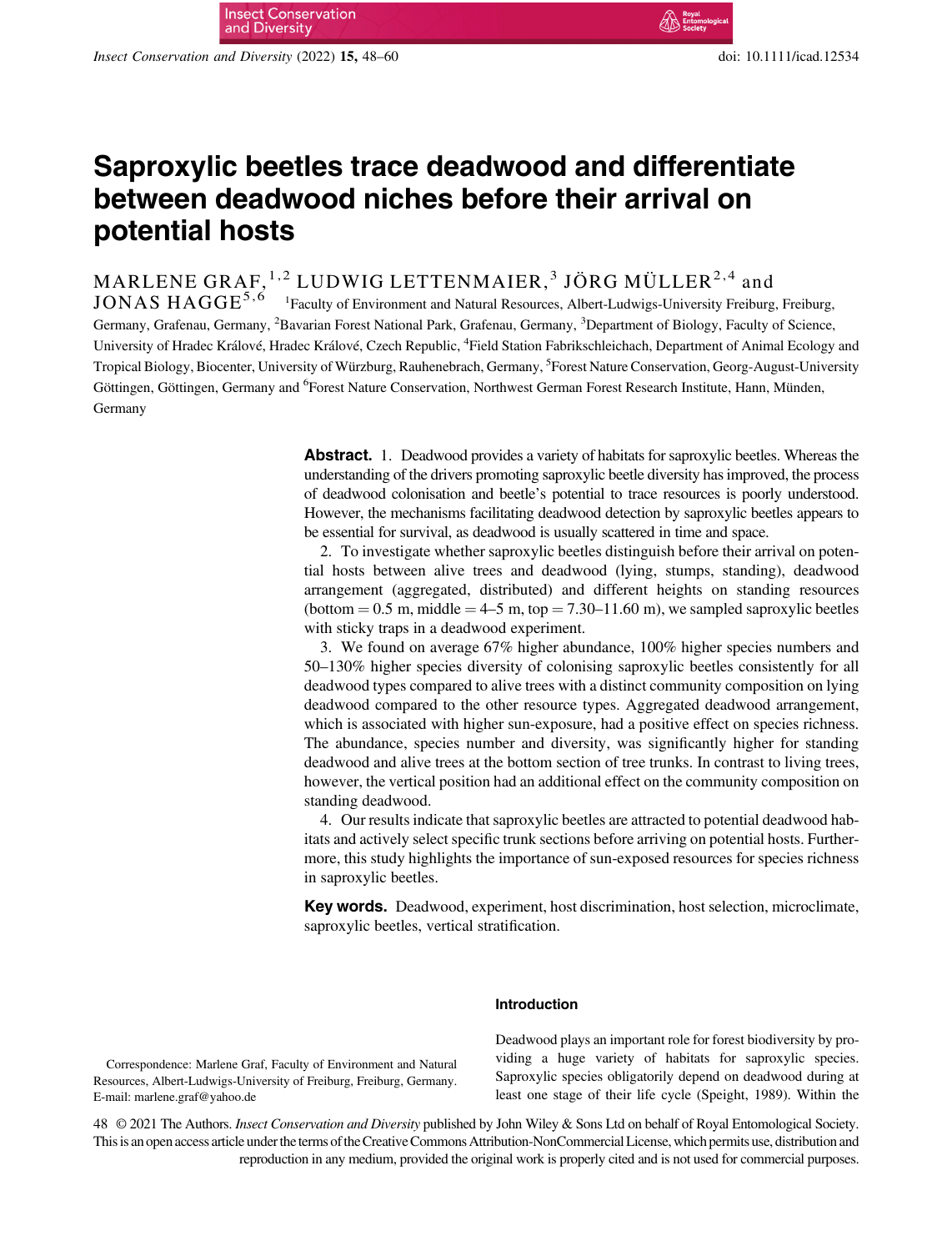community of saproxylic insects, the order Coleoptera represents a major and highly diverse taxa (Grove, 2002). Saproxylic beetle species show different preferences in host selection, which include tree species identity and decay stage (Stokland, 2012; Müller et al., 2020), wood diameter (Siitonen & Stokland, 2012) and microclimate (Jonsson & Stokland, 2012; Seibold et al., 2016; Müller et al., 2020). In addition, it is known that saproxylic beetle species specialise in standing, lying or stump deadwood (Hjältén et al., 2010). Whereas associations between deadwood types and species numbers as well as species compositions could be observed with respect to the place for their larval development (Jonsell & Weslien, 2003; Gibb et al., 2006; Hedgren, 2007; Hjältén et al., 2010; Bouget et al., 2012), it is not yet known whether this biodiversity pattern is also reflected in the habitat selection process, that is, whether saproxylic beetles are able to distinguish their preferred host while flying and specifically land on it. The mechanism determining the recognition of deadwood resources is not yet fully understood. For instance, two hypotheses are being used as possible explanation for the host selection of bark beetle species. For some species, resource discrimination seems to occur after landing by assessing their suitability due to short-range olfactory and gustatory cues, named as the random landing hypothesis (Hynum & Berryman, 1980; Moeck et al., 1981). Other species are supposed to be guided to their preferred habitat by associated emissions of volatile organic compounds (VOC), named as the primary attraction hypothesis (Anderson, 1977; Tunset et al., 1993; Brattli et al., 1998). However, the two hypotheses are not mutually exclusive. The emission of VOC by deadwood resources facilitates the detection on stand scale but not the precise localisation of the source. Potential hosts are assessed after landing, hence, mistaken landings on neighbouring non-hosts occur (Saint-Germain et al., 2007). Long- and short-distance orientation might also rely on the processing of cues originating from different sources, such as decaying wood or pre-colonised fungi; a strategy which seems to be used by saproxylic species of Heteroptera (Seibold et al., 2014; Koban et al., 2016). The specialisation of saproxylic beetles on specific habitats for food intake or reproduction requires continuous resource availability and the ability of the species to track deadwood. Narrow habitat requirement ranges of saproxylic beetles suggest that there are various abiotic and biotic factors and chemical processes during the decay that induce the emission of different VOC bouquets bearing the respective information (Holighaus & Schütz, 2006; Leather et al., 2014).

It is well established that the degree of canopy cover influences the degree of solar radiation and thus modulates microclimatic conditions within the forest stand (Kermavnar et al., 2020; Müller et al., 2020; Thom et al., 2020) and deadwood objects (Forrester et al., 2012), which might influence the colonisation process of saproxylic beetles. For instance, canopy openness leads to increased air temperatures, which can implicate higher soil temperature, whereas the concomitant higher rainfall and a decreased transpiration can increase soil moisture (Muscolo et al., 2014). Sunlight reaching the ground in large canopy gaps is significantly higher than in scattered small canopy gaps, considerably influencing temperature and vapour pressure deficit (Thom et al., 2020). In contrast, forest floors under closed

canopy exhibit lower mean temperatures and are buffered against high temperature fluctuations (De Frenne et al., 2019).

Natural disturbances of larger scale and the associated death of trees create not only canopy gaps but also larger amounts of aggregated deadwood (Müller et al., 2010). Grouped deadwood might facilitate olfactory as well as visual identification of hosts by saproxylic beetles (Sverdrup-Thygeson & Ims, 2002; Saint-Germain et al., 2007). Since in some species the integration of visual and olfactory cues mediate the host selection process (Strom et al., 1999; Campbell & Borden, 2006, 2009; Mayfield & Brownie, 2013), it is likely that deadwood will be easier to detect for beetles in open areas than it would be among many non-hosts in dense forests (Sverdrup-Thygeson & Ims, 2002). Consequently, canopy openness and the spatially dense accumulation of deadwood originating from natural events might positively mediate the host colonisation process and thus, promote species diversity.

Temperate forest stands can be generally stratified into different horizontal layers, which bear not only different microclimatic conditions but also different microhabitats and species interactions (Bouget et al., 2011). Many arthropod taxa become less abundant, species rich or diverse with increasing height above the forest floor (Müller & Goßner, 2010; Ulyshen, 2011). Standing deadwood represents a heterogenous resource, exhibiting almost twice as many microhabitats per tree than alive trees (Vuidot et al., 2011), possibly because standing deadwood decomposes variably due to vertical microclimatic variations. A study by Levy (1982), which examined the fungal colonisation of fence posts, showed that the standing deadwood (albeit without root connection) can be divided in sections differing in terms of moisture content and fungal communities.

In order to explore whether the diversity patterns found for saproxylic beetles colonising deadwood is also reflected during host-seeking process, we used sticky traps on different deadwood types and alive trees in an experiment with plots of different deadwood arrangement and with traps in three different heights. We tested the following three hypotheses. (i) We expect that saproxylic beetles can distinguish between alive trees and different deadwood types before their arrival (i.e., while flying or before accessing the potential host by crawling from the ground), resulting in higher abundances, higher species numbers, increased diversity and a distinct community composition of colonising saproxylic beetles on deadwood compared to alive trees (primary attraction hypothesis). (ii) The higher degree of canopy openness, that is, higher sun-exposure, and the spatially dense accumulation of deadwood on plots with an aggregated deadwood arrangement positively mediates the microclimatic conditions. Hence, we anticipate higher abundance, increased species numbers and diversity and a different species composition of saproxylic beetles on plots with open canopy and aggregated deadwood than on those with closed canopy and distributed deadwood. (iii) We assume that saproxylic beetles are able to detect the vertically different microclimatic conditions on standing deadwood. Therefore, we expect a vertical distribution pattern of abundance, species number and diversity and a change of species composition between different height levels on standing deadwood and alive trees. We anticipate that the pattern will be more pronounced on standing deadwood than on alive trees.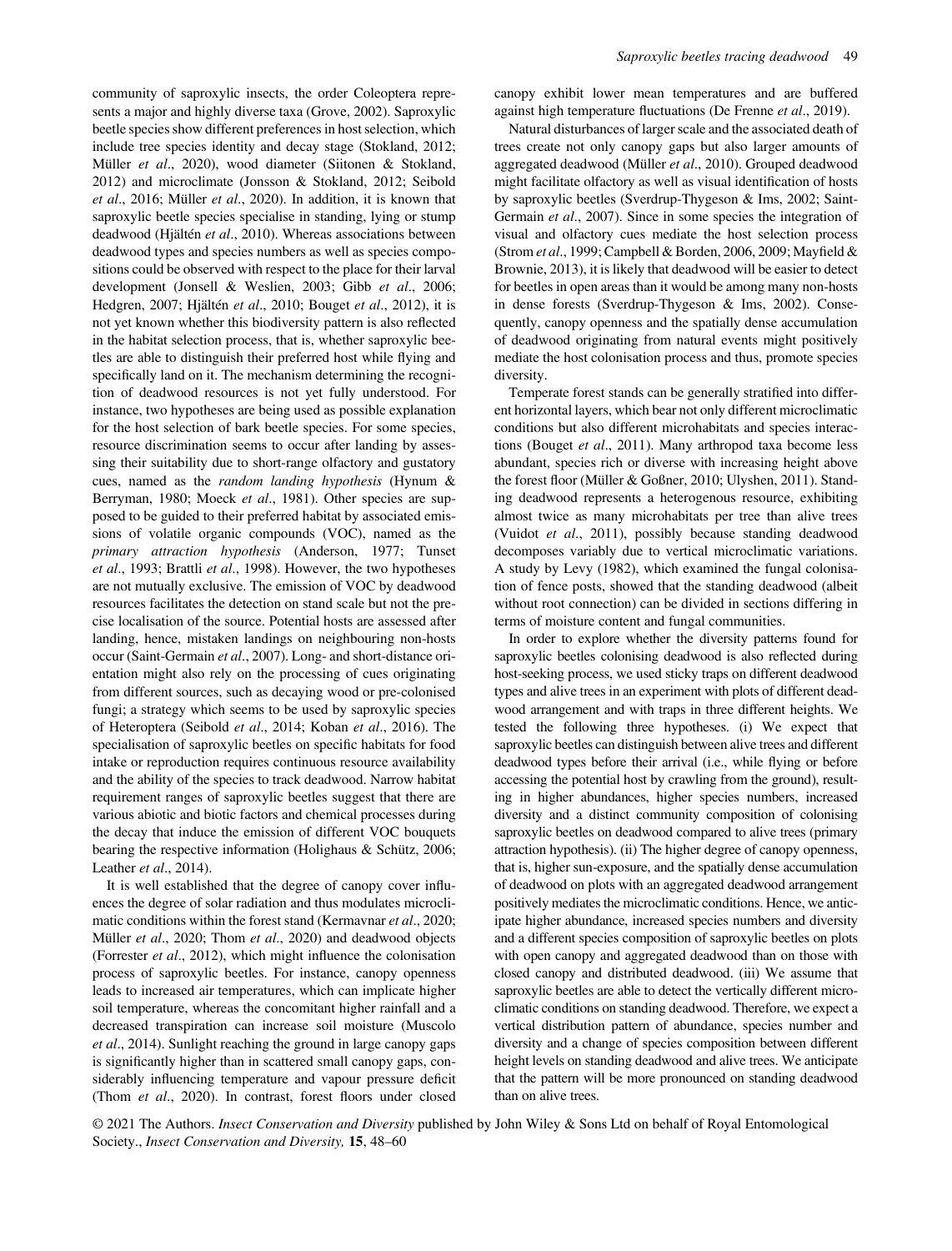## Materials and methods

## Study site and experimental design

Our study is part of a deadwood experiment encompassing a set of plots with five replications (hereinafter referred to as blocks) originating from the BioHolz project ([www.bioholz](http://www.bioholz-projekt.de)[projekt.de](http://www.bioholz-projekt.de)) (for details, see Thom et al., 2020). Four blocks are located in the Bavarian Forest National Park and one in a nearby forest in Thurmansbang, in south-east Germany. In 2015, plots had been established which all are dominated by European beech (Fagus sylvatica L.). Each plot covers an area of 50 m  $\times$  50 m (i.e., 2500 m<sup>2</sup>) of which  $\sim$ 25% of basal area had been manipulated in order to create deadwood in two different arrangements entailing different canopy covers. The manipulation had either been applied to a group of trees in the plot centre  $(25 \text{ m} \times 25 \text{ m}, 625 \text{ m}^2)$ , resulting in aggregated deadwood accumulations, or to individual trees spread randomly across the plot, resulting in a distributed deadwood arrangement. Consequently, the plots exhibited one large or several small canopy gaps, that is, a more open or closed canopy (Fig. Fig. 1). A study carried out on the same study plots showed that on the plots with distributed arrangement of deadwood sunlight reaching the ground is limited to 3–10%, whereas on plots with aggregated arrangement of deadwood on average  $\sim 15\%$  of sunlight reach the ground (Thom *et*  al., 2020). In addition, forest floors under closed canopy do not only exhibit lower mean temperatures but are also buffered against high temperature fluctuations (De Frenne et al., 2019). Hence, canopy openness, which modulates microclimatic conditions on stand and resource-level, is therefore often used as surrogate for microclimatic conditions on the plots (Seibold et al., 2016). On the other hand, this manipulation entails different spatial distributions of deadwood (aggregated vs. distributed), which might result in differences in VOC concentration and composition on the plot, possibly influencing the colonisation process. Both factors are represented by the variable aggregated and distributed arrangement and hereinafter referred to as such.

Within the remaining gaps on the plots, three different deadwood types from beech (lying, standing and stump deadwood) had been created in four different combinations which were replicated in aggregated and distributed deadwood arrangement, respectively (Thom et al., 2020). Standing deadwood was created by cutting the treetop below the first strong branch of the crown. To create lying deadwood, beeches were felled and their remaining stumps were considered as additional independent deadwood type. For this study, 10 plots of the experiment were chosen, which comprise all three deadwood types (Fig. Fig. 1). On each plot, eight sampling positions representing different resource types and different vertical positions were selected (Fig. Fig. 1).



Fig 1. Sampling design. Colonising saproxylic beetles were sampled in a deadwood experiment using sticky traps. Half of the 10 experimental plots were treated with an aggregated deadwood arrangement (left panel) and half with a distributed arrangement (right panel). The 10 plots were arranged in a block design with one aggregated and one distributed plot per block. On each plot eight sampling positions representing different resource types and different vertical positions were selected.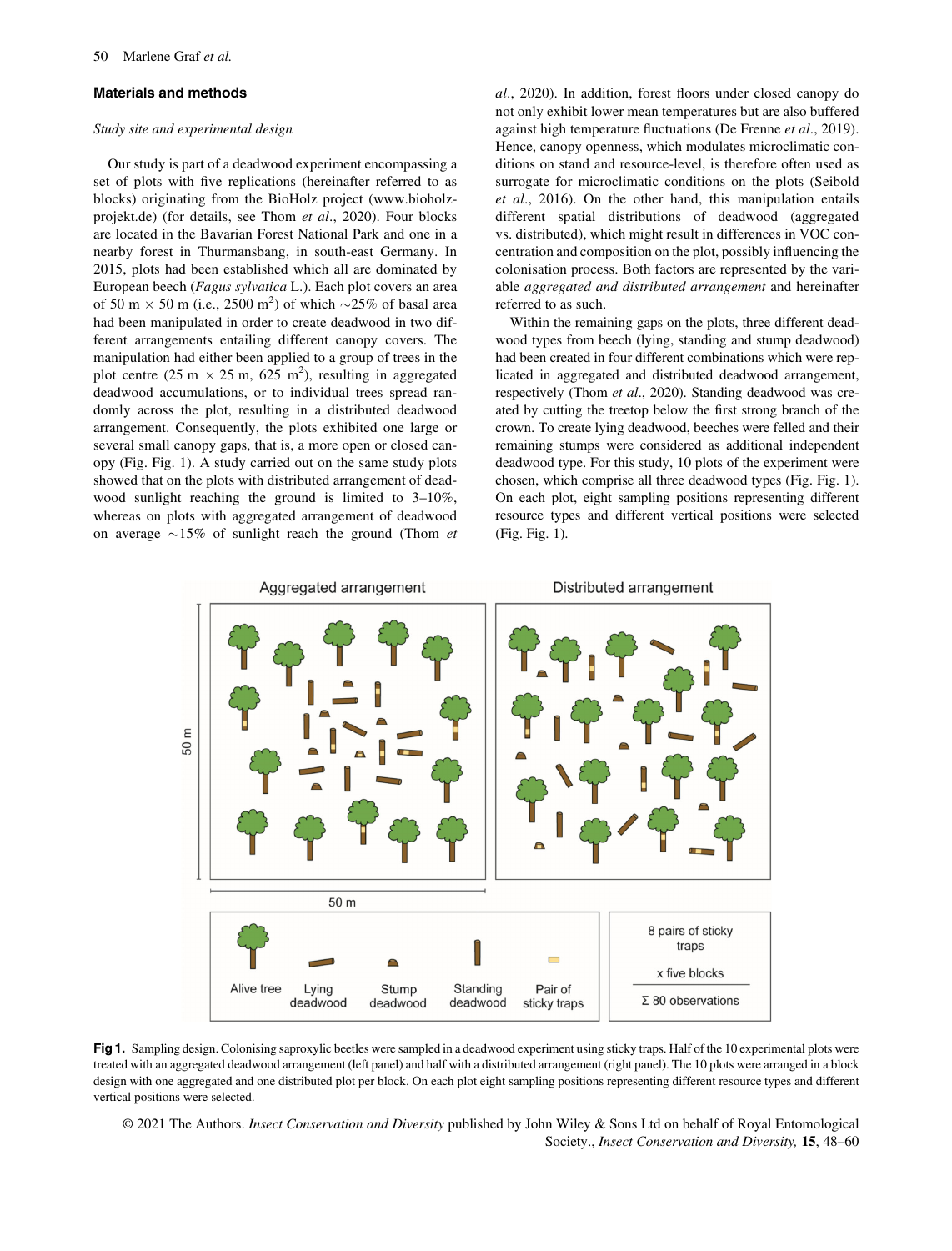## Data collection

In order to investigate the process of deadwood colonisation, we recorded the arrival of saproxylic beetles on different resource types by using sticky traps. The traps consisted of a plastic sheet of  $14.8 \times 10.5$  cm (ISO 216: A6), which was attached to selected objects and subsequently, glue-brushed (transparent insect glue, F. Schacht GmbH & Co. KG, Germany). Albeit smaller sample sizes compared to other sampling methods, sticky traps are useful for studying the approach and colonisation of deadwood by saproxylics because this sampling technique captures insects as they land on the traps (Collins et al., 2002; Saint-Germain et al., 2006, 2007; Eichholz et al., 2019). This clearly distinguishes them from other passive methods such as flight intercept and stem emergence traps, which produce larger samples sizes but also catch significant numbers of non-saproxylic individuals passing through the forest stand or saproxylic species that already had detected and colonised the substrate, respectively (Alinvi et al., 2007). Moreover, the abandonment of baiting techniques allowed testing for the random landing hypothesis and primary attraction hypothesis without distorting the results. However, in addition to specimens that have landed on the deadwood, sticky traps probably catch species and individuals that arrive on deadwood by crawling from the forest floor onto potential hosts or that have developed and emerged from the substrate beforehand.

We sampled during the years 2017 and 2018, which represent the second and third year after the deadwood creation in the experiment. In total, 160 sticky traps per year were used and left in place for 1 week at the beginning of June, which is the time of the highest activity of saproxylic beetles for the study region. The daily mean temperature recorded by a nearby climate station (Zwiesel) was 16.5 °C and 17.5 °C during the sampling period in 2017 and 2018, respectively (long-term mean of 1998–2018 for this time period 15.2 °C, Deutscher Wetterdienst, DWD). We sampled on standing deadwood (beech whose treetops had been removed), lying deadwood (obtained by felling beeches with removed treetops), stump deadwood (remaining from the downed trees) and surrounding alive beeches, respectively (Fig. 1). In order to test for vertical distribution of saproxylic beetles, we attached sticky traps at different heights on standing deadwood and alive trees. Therefore, sticky traps were attached on standing deadwood choosing the stem section near the ground at 50 cm height (bottom section), at 4 m height representing the middle of the trunk (middle section) and 50 cm below the cutting edge with height ranging between 7.30 and 11.60 m across the plots (top section). To ensure consistency within plots, the height of the trap at the top section installed on deadwood (50 cm from the cutting edge) was transferred to the alive tree, accordingly. To avoid pseudo-replication, one trunk/tree per height was chosen (Fig. 1). The variable representing the height of the trap is hereinafter referred to as vertical position. Per study object and vertical position, we attached a sticky trap each to the north- and south-facing side of the trunk. On lying deadwood, the sticky traps were placed on the upper side at a distance of 50 and 100 cm from the cutting edge. In analyses, each of these pairs of sticky traps were considered as one sample. All captured beetles were counted, freed from glue with washing solvent and preserved in 70% ethanol. For our analyses, we included only beetles

classified as strictly saproxylic according to the reference list for Germany (van Schmidl & Bußler, 2004).

#### **Statistics**

All statistical analyses were conducted in R 3.5.2 [\(www.r](http://www.r-project.org)[project.org](http://www.r-project.org)). To increase sample size and yield sufficient numbers for abundance and number of species, datasets of 2017 and 2018 were merged. Pairs of sticky traps were pooled according to resource and vertical position, resulting in a dataset of 80 species assemblages (i.e., species by trap matrix). In order to investigate mechanisms influencing the colonisation process, we built four mixed effects models using the 'glmer' function in the add-on package 'lme4' (Bates et al., 2015) with either abundance or number of species of saproxylic beetles as response variable. First, a model each was built to test the relationship to the variables resource type (i) and deadwood arrangement (ii). Second, we modelled abundance or species richness as a function of the vertical position of the traps differentiating between alive tree and standing deadwood (iii). To account for site and tree individual related variation due to the experimental design, study site and tree ID were added as random terms to the model (Baayen, 2012). Based on the experimental design, we built separate models implementing respective subsets of the data with Poisson distribution. The model that tested the effect of resource type and deadwood arrangement was based on data obtained from stump and lying deadwood and traps attached to the bottom section of standing deadwood and alive tree. In contrast, for an impact of vertical position, only data from alive trees and standing deadwood were included. Post hoc Tukey's tests were used to determine pair-wise comparisons among resource types and vertical positions using the 'glht' function which is included in the R package 'multcomp' (Hothorn et al., 2008).

For species diversity analysis, a sample-based rarefaction/ extrapolation based on the framework of Chao et al. (2014), which is implemented in the R package 'iNEXT' (Hsieh et al., 2019), was used. Species accumulation curves of three diversity indices, species richness, Shannon diversity and Simpson diversity, were computed for the different resource types, vertical positions and deadwood arrangements using samplingunit-based incidence data. Species richness  $(q = 0)$  weights all species equally regardless of their relative abundance, that is, rare count as much as common species. Shannon's entropy index  $(q = 1)$  and the inverse of Simpson's concentration index  $(q = 2)$ can be interpreted as the effective number of common and dominant species, respectively. Accumulation curves of different orders of q were created for the different resource types, vertical positions and deadwood arrangements. Non-overlapping confidence intervals are considered as significant different at a level of 5% among the estimated species richnesses (Chao & Jost, 2012).

The effect of resource type, deadwood arrangement and vertical position on the community composition of colonising saproxylic beetles was tested by non-parametric multivariate analysis of variance using distance matrices with the 'adonis' function implemented in the 'vegan' package with 1000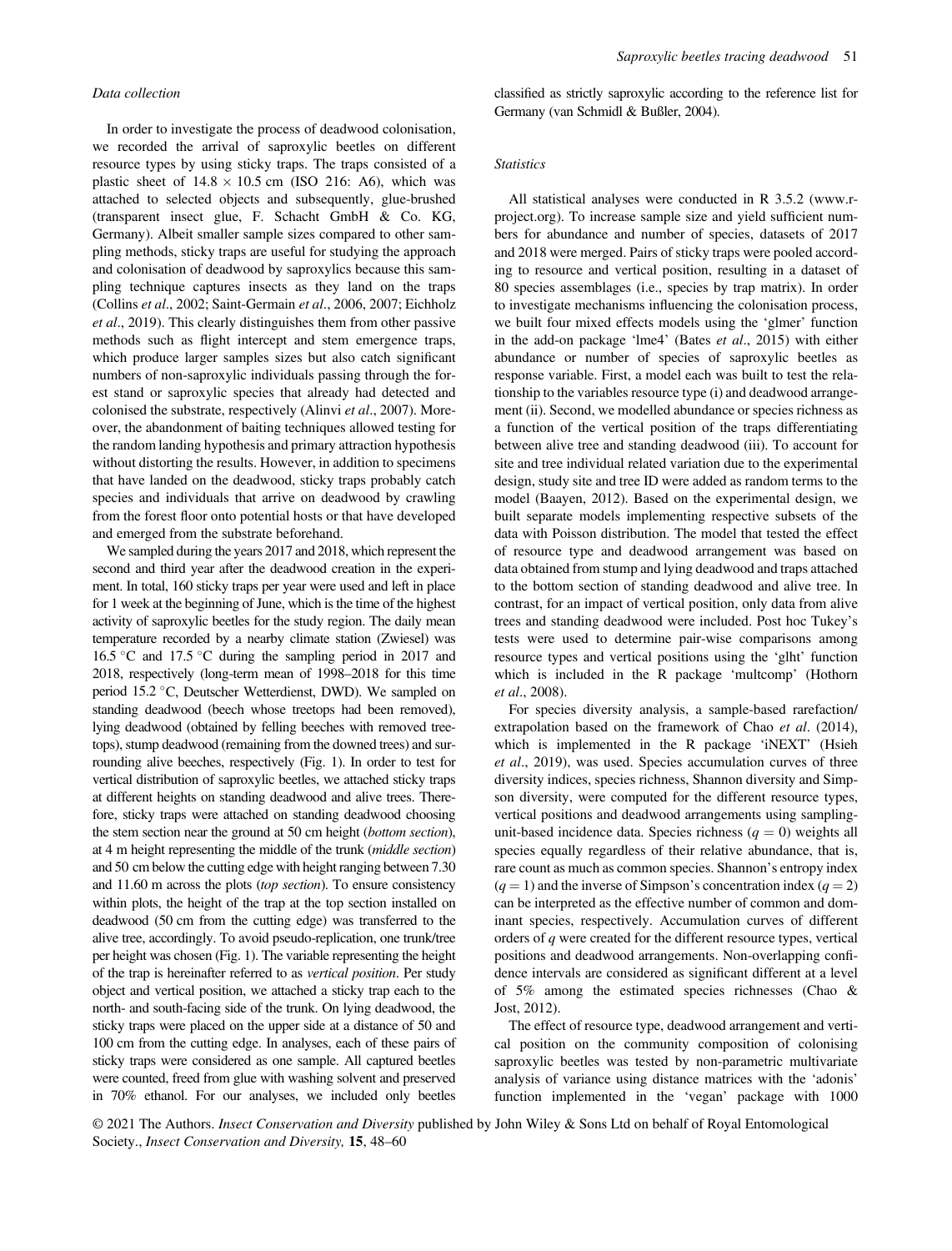permutations (Anderson, 2001). In order to analyse the community composition on resource types and deadwood arrangements, subsets of the data were used that only comprise sticky traps that had been attached at the bottom section of standing deadwood and alive tree, on stump and lying deadwood. The analysis of changes in community compositions along the vertical positions of traps was performed separately for standing deadwood and alive trees and included data that were grouped accordingly. Each analysis was conducted for the entire group (resource type, vertical position and deadwood arrangement) and community changes among subsets of the groups were tested by pairwise comparisons, namely between the four resource types and three vertical positions, based on the Bray–Curtis dissimilarity distances. Regarding the experimental design, block was included as a grouping factor, constraining the permutations within the group. The obtained P-values were adjusted in order to control the false discovery rate for multiple testing following the method of Benjamini and Hochberg (1995).

The indicator species analysis (IndVal) (Dufrêne & Legendre, 1997) was computed as a further means in order to examine the specificity of families among deadwood arrangements, resource types and vertical positions on standing resources. This method provides an indicator value (IndVal) for each family as percentage based on measures of specificity (abundance) and fidelity (frequency of occurrence) (Dufrêne & Legendre, 1997). These values were computed, using the 'labdsv' package (Roberts, 2019). Indicator species values were computed using the subsets of the data analogously to prior described statistical analysis. The obtained P-values were adjusted applying the method of Benjamini and Hochberg (1995).

## **Results**

In total, 122 species of strictly saproxylic beetles (1223 individuals) were sampled (for the species list, see Table S1). Merging the total number of traps across orientations (north and south) and sampling periods, resulted in 80 samples that exhibited on average  $6 \pm 5$  species of saproxylic beetles (15  $\pm$  26 individuals; mean  $\pm$  SE).

#### Colonisation of deadwood by saproxylic beetles

The mixed-effect models revealed that the abundance of colonising saproxylic beetles was on average  $\sim 67\%$  and the species number  $\sim$ 100% higher on deadwood compared to alive trees (Fig. 2; Table S2). Also, species diversity of colonising saproxylic beetles on deadwood were consistently higher on deadwood than on alive trees for all three values of  $q \{0,1,2\}$ , that is, for species richness, Shannon diversity and Simpson diversity, respectively (Fig. 4 and S1; Table S4). The confidence intervals of the species accumulation curve of deadwood and alive trees converge and overlap with increasing order of  $q$ , respectively (Fig. S1). Thus, predominantly rare species were driving higher species diversity on deadwood resources compared to alive trees. Among the three different deadwood types of standing, lying and stump deadwood, we found no differences in abundance, species number and species diversity of colonising saproxylic beetles (Fig. 2 and Fig. 4; Tables S2 and S4). Multivariate analysis of variance showed significant differences in terms of community composition between lying deadwood and



Fig 2. Effects of resource type and deadwood arrangement on abundance and species number of colonising saproxylic beetles. Abundance and number of species of colonising saproxylic beetles (a, c) of different resource types (alive tree, lying deadwood, stump deadwood, standing deadwood) and (b, d) of the two different deadwood arrangements (aggregated, distributed). Significance codes above and under the boxplots indicate significant differences according to the fitted mixed effect model and the pairwise comparison of means (Tukey), respectively. Significance codes: \*\*\*≤0.001; \*\*≤0.01; \*≤0.05. Note log scaled y-axis.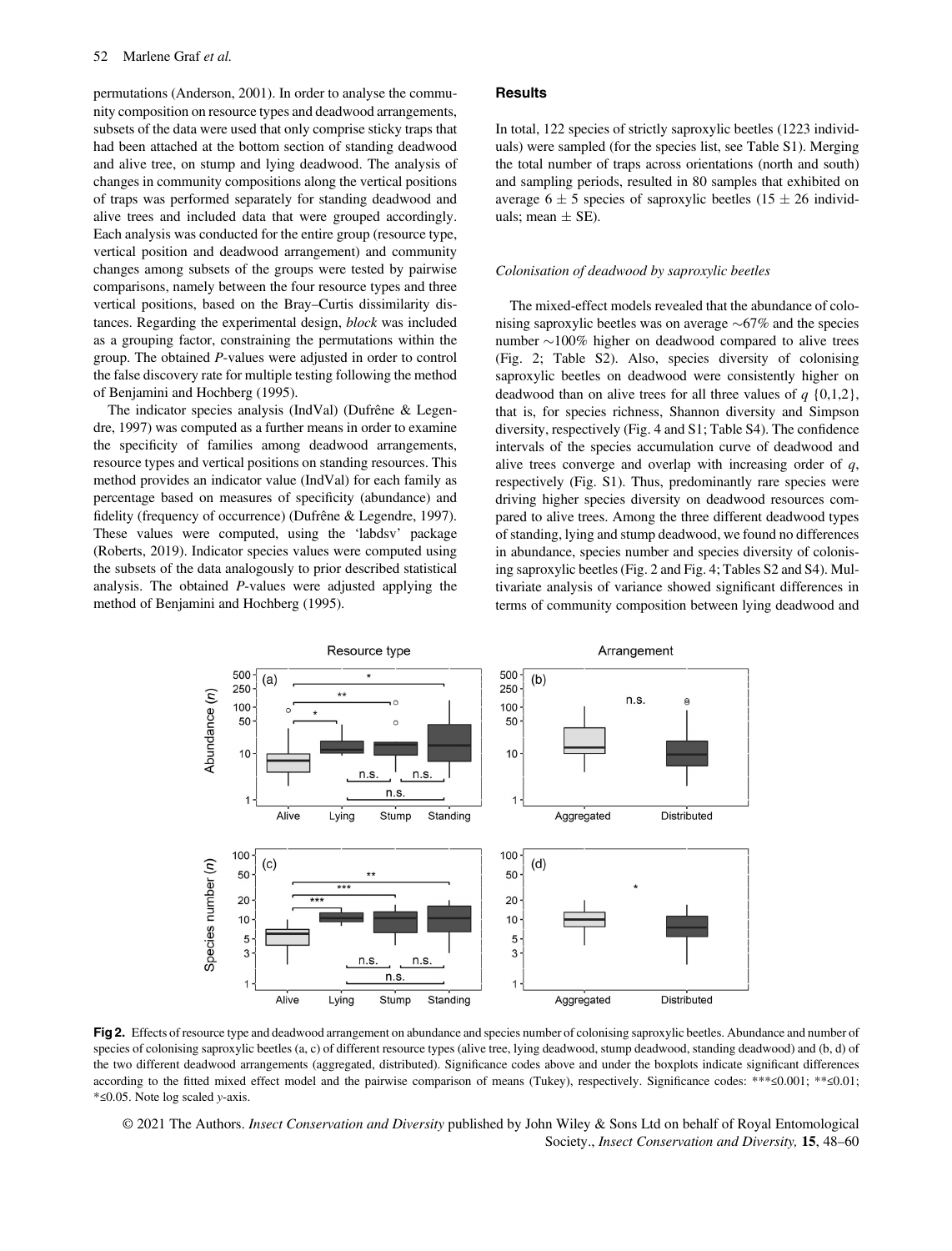Table 1. Effects of resource type, resource arrangement and vertical position on the community composition of saproxylic beetles (Bray–Curtis dissimilarity, ADONIS analyses). Next to overall effects pairwise comparisons between resource type (alive tree, lying deadwood, stump deadwood, standing deadwood) and vertical position (bottom, middle, top) were presented. Differences in the community composition of beetle along the vertical position were investigated for alive trees and standing deadwood separately. Bold values indicate significance ( $P < 0.05$ ).

| Comparison                             | Variable          | $F$ statistic | Partial $R^2$ | Adj. P-value |
|----------------------------------------|-------------------|---------------|---------------|--------------|
| Resource type and deadwood arrangement |                   |               |               |              |
| Overall                                | Resource type     | 1.518         | 0.114         | 0.013        |
|                                        | Arrangement       | 0.502         | 0.013         | 0.975        |
| Alive vs. lying deadwood               | Resource type     | 2.147         | 0.109         | 0.022        |
|                                        | Arrangement       | 0.583         | 0.030         | 0.975        |
| Alive vs. standing deadwood            | Resource type     | 0.940         | 0.050         | 0.975        |
|                                        | Arrangement       | 0.971         | 0.051         | 0.975        |
| Alive vs. stump deadwood               | Resource type     | 1.107         | 0.059         | 0.975        |
|                                        | Arrangement       | 0.532         | 0.029         | 0.975        |
| Lying deadwood vs. standing deadwood   | Resource type     | 2.152         | 0.108         | 0.013        |
|                                        | Arrangement       | 0.821         | 0.041         | 0.975        |
| Lying deadwood vs. stump deadwood      | Resource type     | 1.864         | 0.093         | 0.022        |
|                                        | Arrangement       | 1.249         | 0.062         | 0.975        |
| Standing deadwood vs. stump deadwood   | Resource type     | 1.076         | 0.058         | 0.975        |
|                                        | Arrangement       | 0.473         | 0.026         | 0.975        |
| Vertical position: alive tree          |                   |               |               |              |
| Overall                                | Vertical position | 0.994         | 0.080         | 0.661        |
| Bottom vs. middle                      | Vertical position | 1.082         | 0.063         | 0.661        |
| Bottom vs. top                         | Vertical position | 1.110         | 0.065         | 0.661        |
| Middle vs. top                         | Vertical position | 0.767         | 0.052         | 0.673        |
| Vertical position: standing deadwood   |                   |               |               |              |
| Overall                                | Vertical position | 2.455         | 0.159         | 0.004        |
| Bottom vs. middle                      | Vertical position | 1.146         | 0.060         | 0.186        |
| Bottom vs. top                         | Vertical position | 4.262         | 0.200         | 0.009        |
| Middle vs. top                         | Vertical position | 2.363         | 0.122         | 0.022        |

all other deadwood types and marginal difference between lying deadwood and alive trees (Table 1).

The indicator analysis identified the families Staphylinidae and Cerylonidae with a significant indicator value for lying deadwood (Table S5). The family Monotomidae was associated with standing deadwood. The family characteristic for stump deadwood was Cantharidae (Table S5).

# Effect of deadwood arrangement on the colonisation process of saproxylic beetles

The mixed-effect models showed no statistically significant effect of deadwood arrangement on the abundance of colonising saproxylic beetles. In contrast, species number was on average 25% higher in samples originating from aggregated compared to distributed deadwood arrangement (Fig. 2; Table S2). For species diversity, however, overlapping confidence intervals of the accumulation curves of aggregated and distributed deadwood arrangement indicated no significant differences for all values of  $q$  (Fig. 4 and S1; Table S4). Furthermore, no effect of the deadwood arrangement on the community composition of colonising saproxylic beetles were detected, nor could be found any association of families with a specific deadwood arrangement (Tables 1 and S5).

# Differences between vertical position in host selection of saproxylic beetles

The mixed models indicate that there was a similar pattern of vertical stratification of host-seeking saproxylic beetles on alive trees and standing deadwood (Fig. 3). Abundance of saproxylic beetles was generally higher on traps at the bottom section of the trunk (Fig. 3; Table S3). Traps attached to the bottom section of the trunk on alive trees and standing deadwood caught on average  $\sim$ 433% and  $\sim$ 252% more individuals than the traps attached to the middle and top section, respectively (Fig. 3; Table S3). Similarly, traps attached to the bottom section of the trunk on alive trees and standing deadwood captured on average 100% and  $\sim$ 144% more species than the traps attached to the middle and top section, respectively (Fig. 3; Table S3). Differences between the vertical position in terms of species diversity estimates were more pronounced for standing deadwood than alive trees (Fig. 4 and S1; Table S4). Species richness and species diversity was estimated to be highest on the bottom section of standing deadwood, followed by the middle section and the top position (Fig. 4). The species accumulation curves based on the samples from middle and top positions show increasing divergence from  $q = 0$  to  $q = 2$  (Fig. S1). Thus, higher species diversity of the middle compared to the top position is predominantly driven by dominant species  $(q = 2)$ . The effect of the vertical position on the community composition differed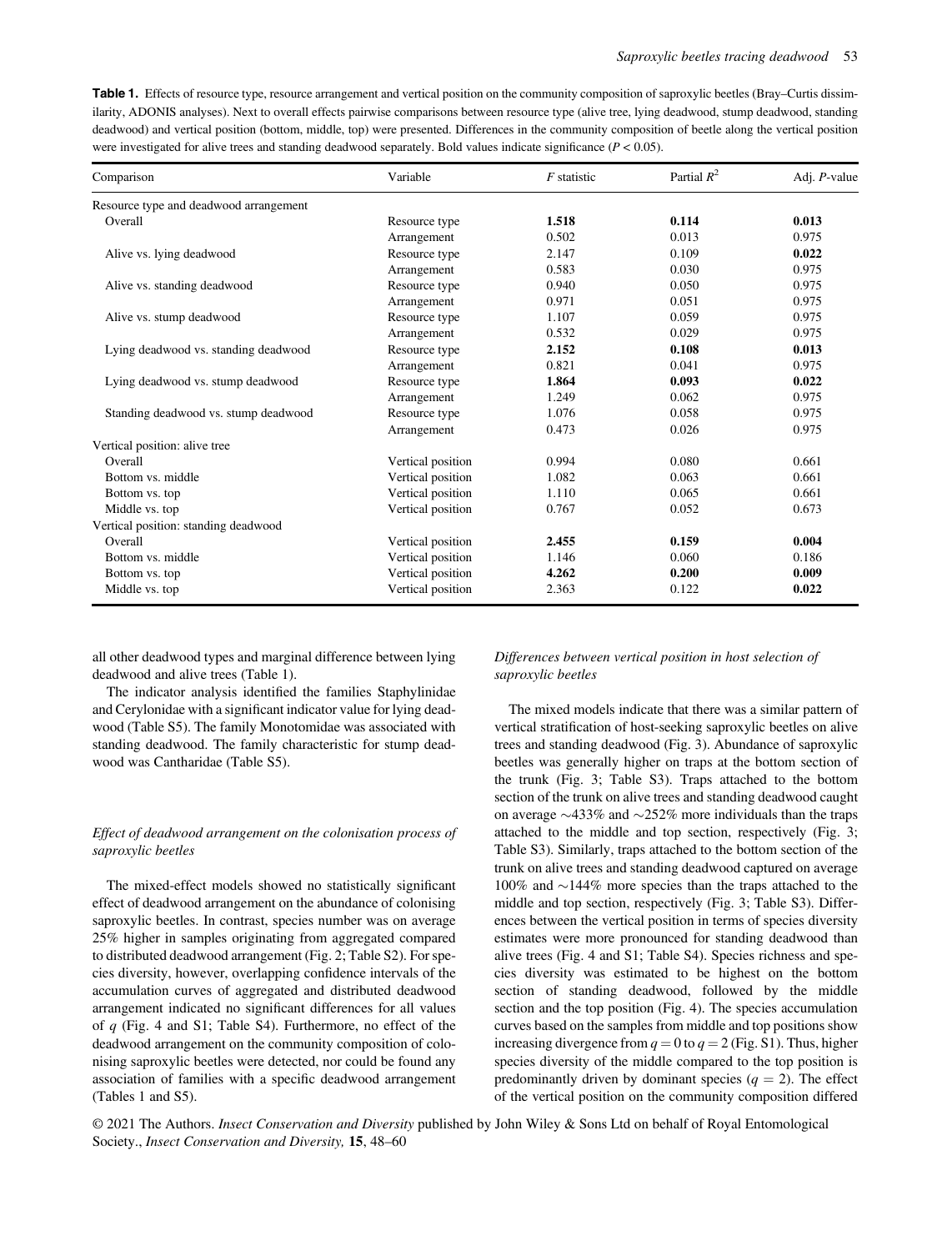

Fig 3. Effect of vertical position on abundance and number of species of colonising saproxylic beetles. Abundance and number of species of colonising saproxylic beetles (a, c) of three different vertical position on alive trees (bottom, middle, top) and (b, d) of three different vertical position on standing deadwood (bottom, middle, top). Significance codes above and under the boxplots indicate significant differences according to the fitted mixed effect model and the pairwise comparison of means (Tukey), respectively. Significance codes: \*\*\*≤0.001; \*\*≤0.01; \*≤0.05. Note log scaled y-axis.

depending on the resource type considered. The analysis of the variances showed no influence of the vertical position on the beetle community on alive trees (Table 1). In contrast, significant different communities between the bottom and top section and the middle and top section could be found for standing deadwood, with Monotomidae having a significant indicator value for the bottom section of the trunk of standing deadwood (Tables 1 and S5).

## **Discussion**

#### Colonisation of deadwood by saproxylic beetles

By sampling different deadwood types (lying, standing and stump deadwood) and alive trees, we addressed the question whether saproxylic host-seeking beetles are able to detect their preferred habitat before their arrival on the potential hosts. The analysis showed that all three deadwood types comprised higher abundances, species number and species diversity of colonising saproxylic beetles compared to alive trees. Consequently, our results suggest that saproxylic beetles identify suitable deadwood habitats prior landing, supporting the primary attraction hypothesis (Anderson, 1977; Tunset et al., 1993; Brattli et al., 1998). The abundance and number of species among the three deadwood types did not differ. However, resource type had a significant effect on the species community with a distinct species assemblage on lying deadwood compared to other deadwood types and alive trees.

Our findings are consistent with other studies, that investigated the host detection mechanism of saproxylic beetles using traps baited with billets of the species' host tree (Tunset et al., 1993; Brattli et al., 1998) and thus, supporting the primary attraction hypothesis. In general, insects perceive their environment through processing of olfactory and gustatory signals. For some saproxylic species host selection is based on 'visualolfactory synergism', albeit the interaction of cues reaches different degrees dependent on taxa and/or feeding guilds (Campbell & Borden, 2009). Nevertheless, VOC are a key facilitator in host selection mediating a positive response of saproxylic beetles to deadwood (Allison et al., 2004). VOC are host-specific and their composition and emission rates change with ongoing decomposition and vary due to biotic and abiotic influences such as fungal or microbial attack or climatic factors (Holighaus et al., 2007; Holighaus, 2012; Leather et al., 2014).

While our results show that saproxylic beetles visited deadwood resources twice as often than alive trees, in terms of individuals and species, a subset of the species assemblage nonetheless landed on alive trees as well. Since there are no differences in the species composition between alive trees and deadwood in general, the host seeking appears to be random up to a certain degree. Several studies provide empirical support for the random-landing of saproxylic beetles by recording the same abundances of bark beetles on vertical stems of hosts and non-hosts (Berryman & Ashraf, 1970; Moeck et al., 1981). However, it is assumed that the high concentration of olfactory cues originating from different sources which are in close vicinity one to each other affects the accuracy of short-range host recognition resulting in even distributions of individuals between hosts and non-hosts (Saint-Germain et al., 2007). Accordingly, our study also underlines that the primary attraction and random landing hypotheses are not mutually exclusive.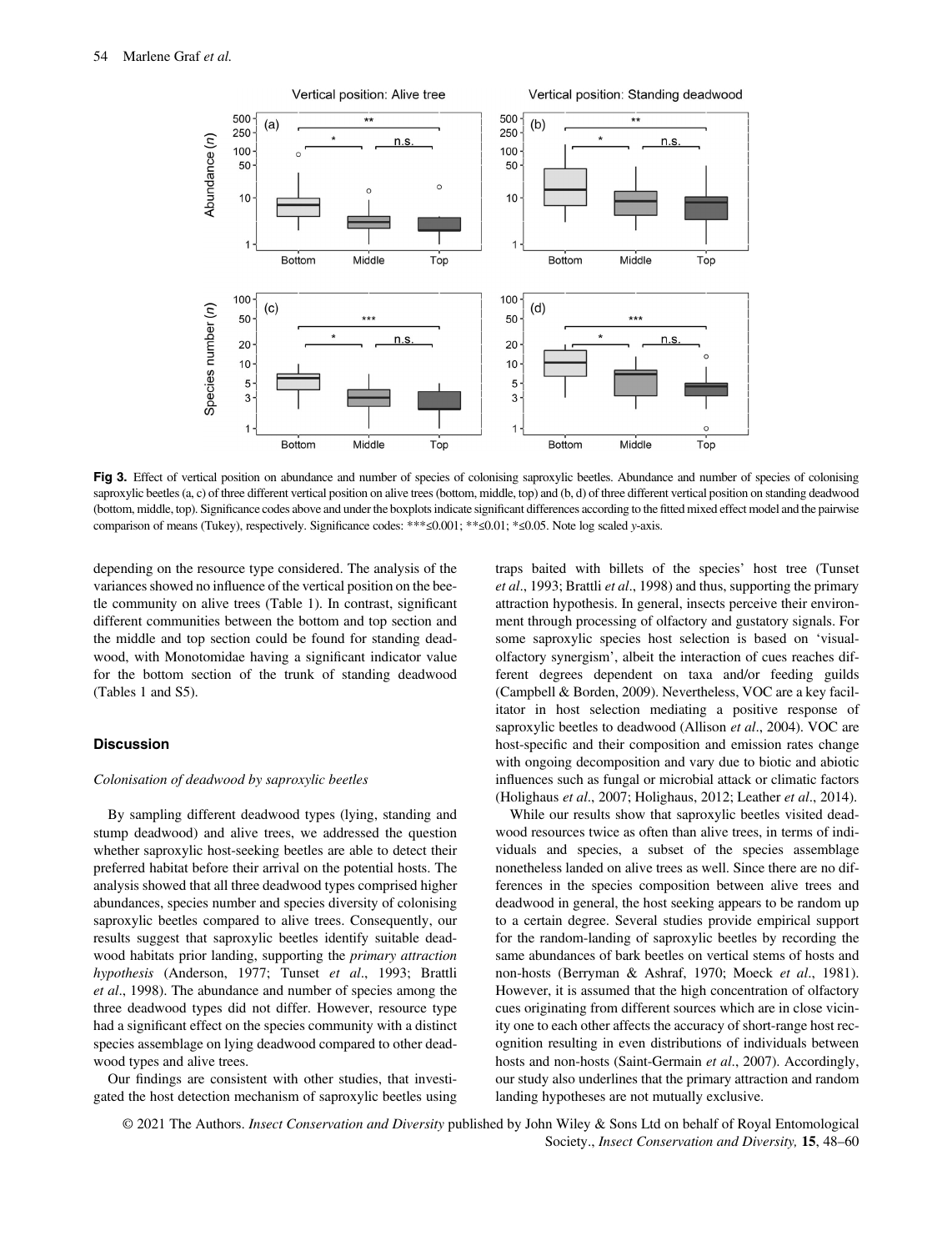

Fig 4. Rarefaction/extrapolation curves. Sample-based rarefaction (solid lines) and extrapolation (dashed lines) of colonising saproxylic beetle species richness (Hill number of order  $q = 0$ ) with 95% confidence intervals (shaded area). Comparison of interpolated/extrapolated species richness among different resource types (alive tree, lying deadwood, stump deadwood, standing deadwood), deadwood arrangements (aggregated and distributed) and three different vertical positions separated for alive trees and standing deadwood (bottom =  $0.5$  m, middle =  $4$ , top =  $7.30-11.60$  m). Analysis of the effect of resource type and deadwood arrangement on species richness is based on traps attached to the bottom section of alive trees and standing deadwood, stump and lying deadwood.

Our results suggest that host-seeking saproxylic beetles are able to differentiate between lying deadwood and standing or stump deadwood before their arrival. It is known that different deadwood types support different species assemblages (Jonsell & Weslien, 2003; Gibb et al., 2006; Hedgren, 2007; Hjältén et al., 2010; Bouget et al., 2012; Müller et al., 2013). The pattern that emerges in relation to the species compositions on standing and lying deadwood (Gibb et al., 2006; Bouget et al., 2012) or on standing and lying deadwood as well as stump deadwood (Hjältén et al., 2010) are more precisely defined in studies that investigate beetle emergence compared to our study focusing on colonisation. Consequently, this might indicate that the filtering effect on species composition (which results from species specialisation) acts on several levels—species that land on the object versus species that can develop successfully there. Hence, the filter on species assemblages becomes stronger towards the successful development of individuals within deadwood.

The difference in species compositions is probably due to different water-temperature regimes among the deadwood types, with higher moisture content and smaller temperature fluctuations in lying deadwood compared to standing deadwood (Pouska et al., 2016), which results in different fungal communities (Lindhe et al., 2004; Pouska et al., 2016; Pasanen et al., 2019). Since many species of saproxylic invertebrates feed on fungi in decaying wood (Stokland et al., 2012), it appears obvious that the distinct species community of fungi in lying deadwood is also reflected in the community of saproxylic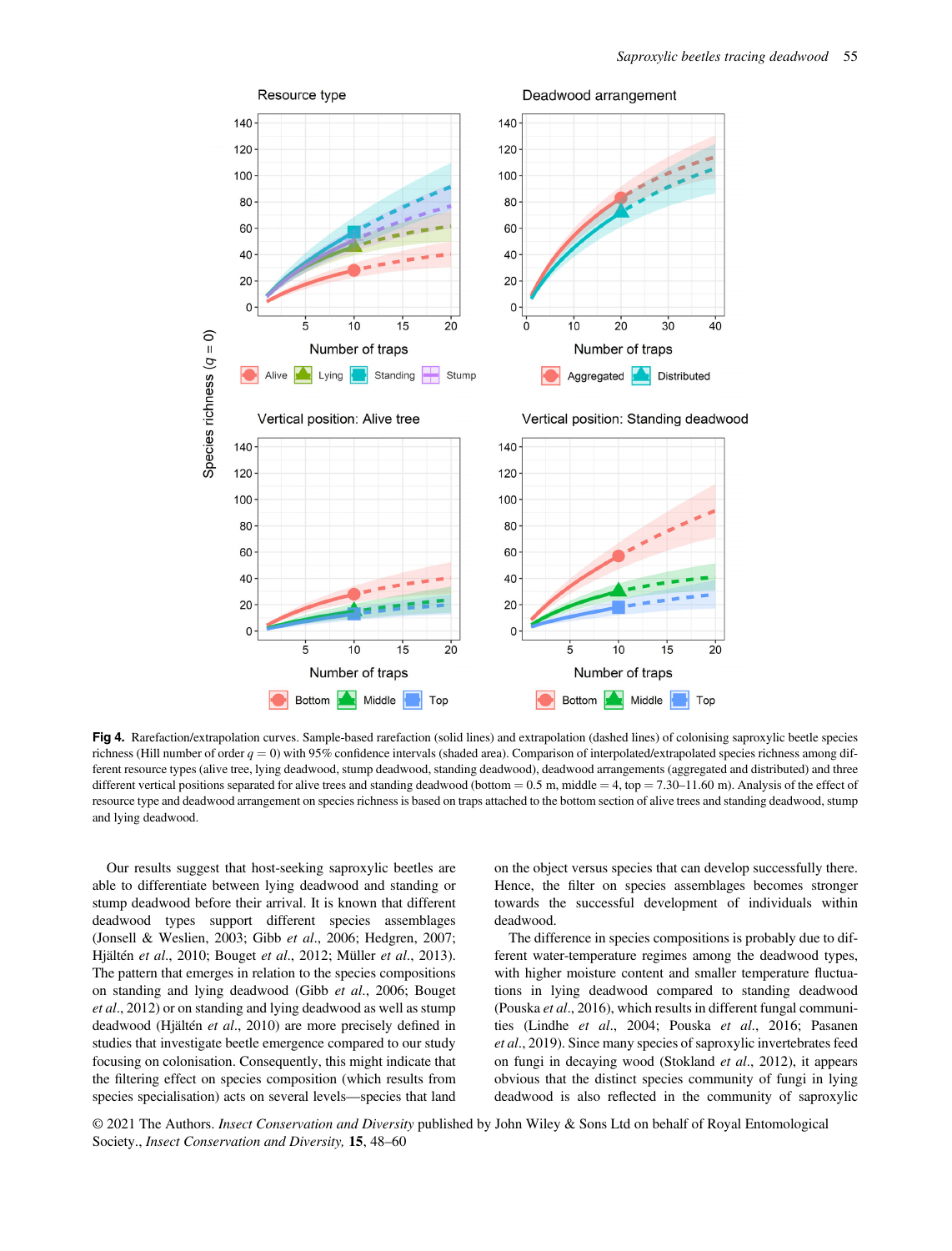beetles. Hence, host detection of lying deadwood might be partly explained by different fungal assemblages and thus, by emissions of distinct VOC profiles to which fungi can contribute (Leather et al., 2014). Moreover, factors such as the missing root connection to the soil of lying deadwood might accelerate the decomposition (Jakuš, 1998), making them, at least during the first years of decay, a more suitable habitat than standing and stump deadwood, which might be able to defend themselves longer against fungi and insects. Sticky traps are a proper passive sampling system to access species landing or crawling on deadwood object of different properties. However, the overall small sample sizes compared to other insect trapping methods (e.g., flight intersection traps, emergence traps) for saproxylic beetles did not allow additional analyses of subsets (e.g., families or feeding guilds) of our entire dataset. Furthermore, it is also noticeable that larger beetle species are nearly absent from the samples which might indicate that they have managed to escape from the sticky traps. Albeit the utilisation of a consistent sampling system made it possible to test hypotheses regarding differences between the sampled catches, this might be a limitation of the method worth considering in future application. Although this study cannot compressively and in detail reveal the entire process of deadwood colonisation by saproxylic beetles and particular the mechanisms behind connected to chemoecology stays largely unresolved, it shows that the biodiversity pattern can also be found during the colonisation process.

# Open canopy increases diversity of host-seeking saproxylic beetles

Our study design with aggregated and distributed deadwood arrangement is concomitant with two factors which might influence the colonisation process of saproxylic beetles. Both the accumulation of deadwood in groups (aggregated arrangement) and the concomitant higher degree of sun exposure on the plots were expected to increase abundance and species number. Additionally, we anticipated a change in species composition. Our results revealed that aggregated deadwood arrangement with the concomitant canopy openness had a positive effect on species number but not on abundance of host-seeking saproxylic beetles. Species diversity was found to be higher on plots with open canopy, albeit not significant. However, canopy openness, which was used as a surrogate for microclimate, had no effect on the species composition of saproxylic beetles.

The degree of sun exposure on deadwood influences species composition of saproxylic beetles colonising deadwood (Lindhe et al., 2005; Johansson et al., 2006; Vodka et al., 2009; Seibold et al., 2016; Joelsson et al., 2018). This effect is probably due the prevailing microclimatic conditions on stand level and deadwood objects. On the one hand, canopy openness mediates higher maximum temperatures and lower humidity near the ground (Joelsson et al., 2018), on the other hand, it increases annual evaporation rates of deadwood due to the higher sun exposure (Lindhe et al., 2005). We expected that the effect of sun exposure would also be reflected in the pattern of hostseeking saproxylic beetles. However, our results revealed that

deadwood under closed canopy exhibits rather a subset of the species assemblage of deadwood under open canopy, which implies that sun exposed deadwood does not bear a different species community of host-seeking saproxylic beetles. Nevertheless, the species number was found to be higher on plots with aggregated arrangement of deadwood. This might be explained by the higher degree of sun exposure, which has been found to be a main driver of saproxylic beetle species richness (Ranius & Jansson, 2000; Lindhe et al., 2005; Vodka et al., 2009). In contrast to our expectations, abundance remained unaffected by the arrangement of deadwood and/or the canopy openness. In contrast, studies using flight intercept traps demonstrated that deadwood exposed to sunny conditions exhibit higher abundance (Seibold et al., 2016). However, at this point, it has to be stressed that different sampling techniques only allow narrow conclusion. It is possible that different scales of saproxylic beetles' behaviour, in particular the activity, colonisation process or colonisation success, reflect different patterns among different microclimatic conditions. Consequently, it is probable that the significant higher species richness on plots with aggregated deadwood arrangement is not an effect of generally more activity in open canopy areas but reflects habitat preferences.

Second, besides sun exposure, the arrangement of deadwood might also play an important role in host discrimination. Standing and lying deadwood as well as stump deadwood grouped in a more open area might be easier to detect olfactory and/or visually by hostseeking beetles than scattered within dense forest (Sverdrup-Thygeson & Ims, 2002; Saint-Germain et al., 2007). In addition, colonisation of deadwood in open areas might also be easier for beetles, whose dispersal is facilitated by wind (Sverdrup-Thygeson & Ims, 2002). Nonetheless, in this study no differences in capture rates among deadwood arrangements could be detected. This is consistent with an experiment where canopy cover was kept constant and no significant difference in terms of abundance between standing deadwood in aggregated and distributed arrangement (except for Scolytinae during one sampling period) could be found (Dufour-Pelletier et al., 2020).

# Vertical stratification of host-seeking saproxylic beetles on resources

A vertical distribution pattern on standing resources (i.e., standing deadwood and alive trees) in terms of abundance, number of species, species richness or species composition indicates that beetles are able to detect the different prevailing microclimatic conditions between different heights. Our results suggest that there is vertical stratification on both, alive trees and standing deadwood, with significantly higher abundance and species number of saproxylic beetles at the bottom sections (0.5 m above ground). Species richness and diversity decreases with increasing trap height, that is, trunk sections. In contrast to alive trees, there is an effect of vertical position on the species composition of standing deadwood with different community compositions between bottom and top positions and middle and top positions of traps.

Vertical stratification of saproxylic beetle communities between canopy and ground-level in forests is well established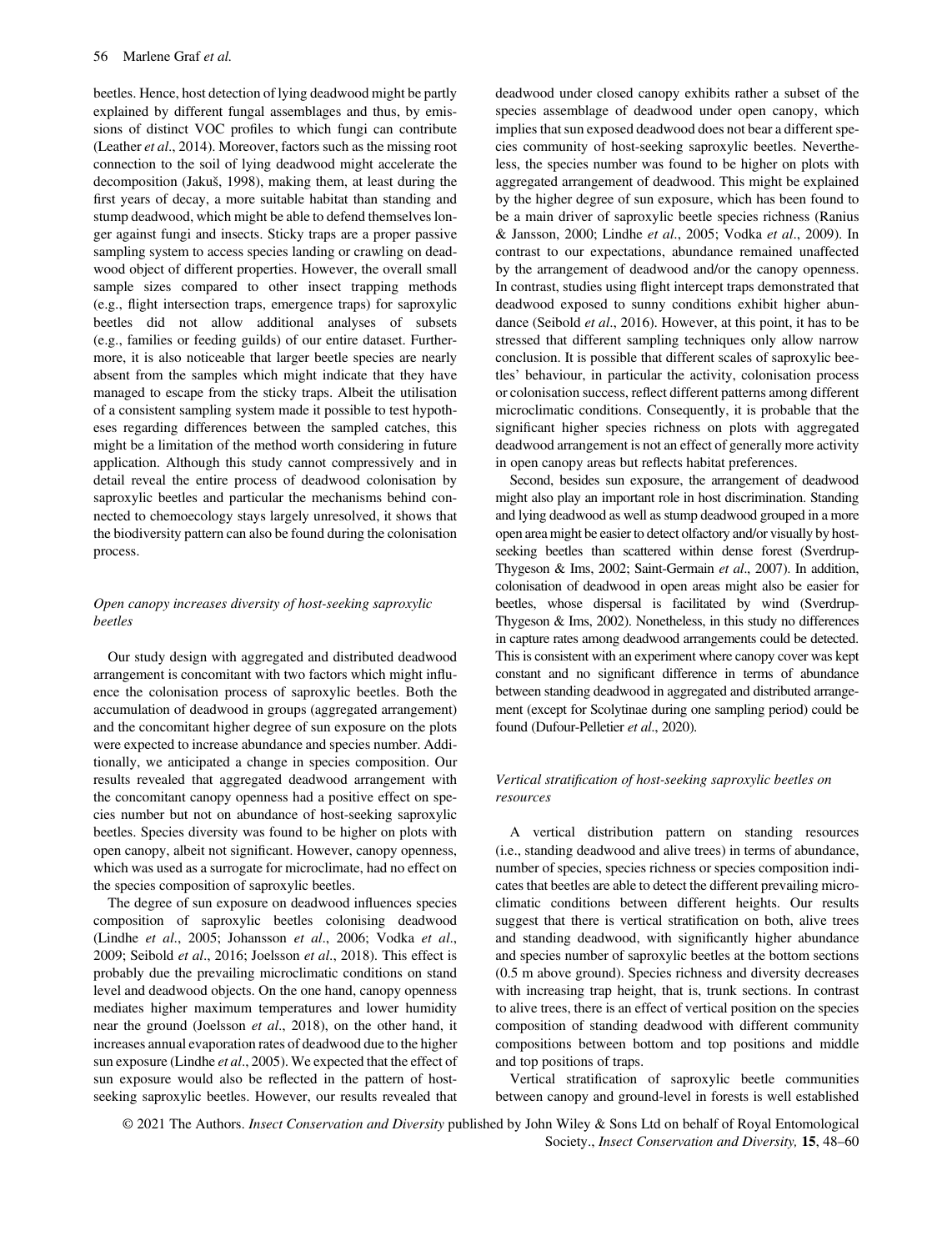through previous research, albeit no consistent pattern can be revealed for the general abundance or species richness (Ulyshen & Hanula, 2007; Bouget et al., 2011; Maguire et al., 2014; Holdsworth et al., 2016; Weiss et al., 2016). Focusing on the vertical distribution during the colonisation process of hosts, this study found stratification of saproxylic beetles in respect of abundance and species number on standing deadwood and alive trees, but different species compositions between heights only on standing deadwood. This result is partly consistent with the findings of Horn et al. (2020), who found higher abundances of beetles occupying the lower section of the trunk. However, in earlier studies diverging patterns have been observed, which might arise from different species communities belonging to different guilds, but also forest structure, composition or management practices and its influence on layer-specific microclimatic conditions (Weiss et al., 2016; Berkov, 2018; Ulyshen & Sheehan, 2019). Moreover, it has to be stressed that the pattern of general activity (obtained by samples from flight intercept traps), the colonisation process (obtained by sticky traps) or colonisation success (obtained by rearing) do not necessarily have to correspond to a common pattern of vertical stratification. For instance, we cannot eliminate the possibility that saproxylic beetles land on standing deadwood, irrespective the association of habitat preferences and stem sections, and find their favoured trunk section by moving up or down the stem. However, taking in consideration that predators were observed to actively search for prey by crawling up and down the trunk (Hanula & Franzreb, 1998), the assessment of potential habitats by saproxylic beetles prior landing appears plausible, because it reduces time spend seeking and thus minimises opportunity costs and predation risk (Pyke et al., 1977). Besides, it is likely that some epigeal saproxylic species crawled onto the resources from the forest floor and were subsequently captured by the traps on the bottom section of the stem, consequently leading to higher abundance and species richness. Nonetheless, high predation pressure near the ground ( $\tilde{\text{S}}$ ipoš *et al.*, 2013) leads to the assumption that only species specialised on conditions characterising the lower part of the trunk would risk to land or crawl on parts close to the ground.

While the pattern of vertical stratification was similar on alive trees and standing deadwood in terms of abundance and species diversity, this does not apply for changes in species assemblages. Consequently, we assume that saproxylic beetles approach standing deadwood more specifically, that is, according to their habitat preferences. This can probably be explained by the beetles specialisation on different microclimatic conditions which differ vertically on standing deadwood (Abrahamsson & Lindbladh, 2006; Sheehan et al., 2019). Sticky traps attached at the top position recorded less individuals and species and a different community, which is probably due to the drier conditions of higher sections mediated by higher exposure to the sun and wind (Shaw, 2004; Abrahamsson & Lindbladh, 2006; Sheehan et al., 2019). The decreasing diameter, that is, the decreasing ratio of surface and volume, intensifies the effect of sun and wind (Lachat et al., 2013). The microclimatic conditions inside the trunk directly affect the composition of wood-inhabiting fungi community, which therefor differs between higher and lower sections of the trunk (Levy, 1982; Heilmann-Clausen, 2001).

#### Practical implications for forest nature conservation

A better understanding of biodiversity patterns can help to better protect and promote species diversity. Our study shows that species diversity increases with habitat heterogeneity. It highlights the value of different types of deadwood, especially standing deadwood, for the diversity saproxylic beetles and hence supports the recommendation to integrate more standing deadwood into forestry measures. We also advocate for the provision of deadwood in both open and closed canopy cover since it may support a considerable proportion of the diversity of saproxylic beetles. For future research, it may be of interest to measure atmospheric VOC concentrations emitted from different deadwood types and under different environmental conditions in order to explore their direct effects on biodiversity patterns. The knowledge about the host colonisation by saproxylic beetles enables us to specifically promote groups of saproxylic beetles, whose habitats are most threatened by forestry, by creating diversified deadwood habitats in managed forests. For instance, whereas the provision of lying deadwood benefits rove beetles (Staphylinidae) and minute bark beetles (Cerylonidae), stump deadwood supports the family of soldier beetles (Cantharidae) and standing deadwood Monotomidae.

## Acknowledgements

This research was supported by the project 'BioHolz' (grant no. 01LC1323A) in the funding program 'Research for the Implementation of the National Biodiversity Strategy (F&U NBS)' of the German Federal Ministry for Education and Research (BMBF) and the German Federal Agency for Nature Conservation (BfN), with funds provided by the German Federal Ministry for the Environment, Nature Conservation and Nuclear Safety (BMU). We would like to thank the Bavarian Forest National Park administration and the employees for their support and valuable assistance, as well as our colleagues from the internship for the great cooperation in the data collection. We are also very grateful to Carina Niggl for illustrating the figure showing our study design.

# Conflict of interests

The authors declare they have no conflict of interests.

# Author Contributions

MG and JH developed the idea of the manuscript. JH and JM designed the experiment. MG and JH collected the data. MG and JH analyzed the data. MG led the writing of the manuscript. JH supervised the project. All authors interpreted the results, contributed to writing and gave final approval for publication of the submitted manuscript.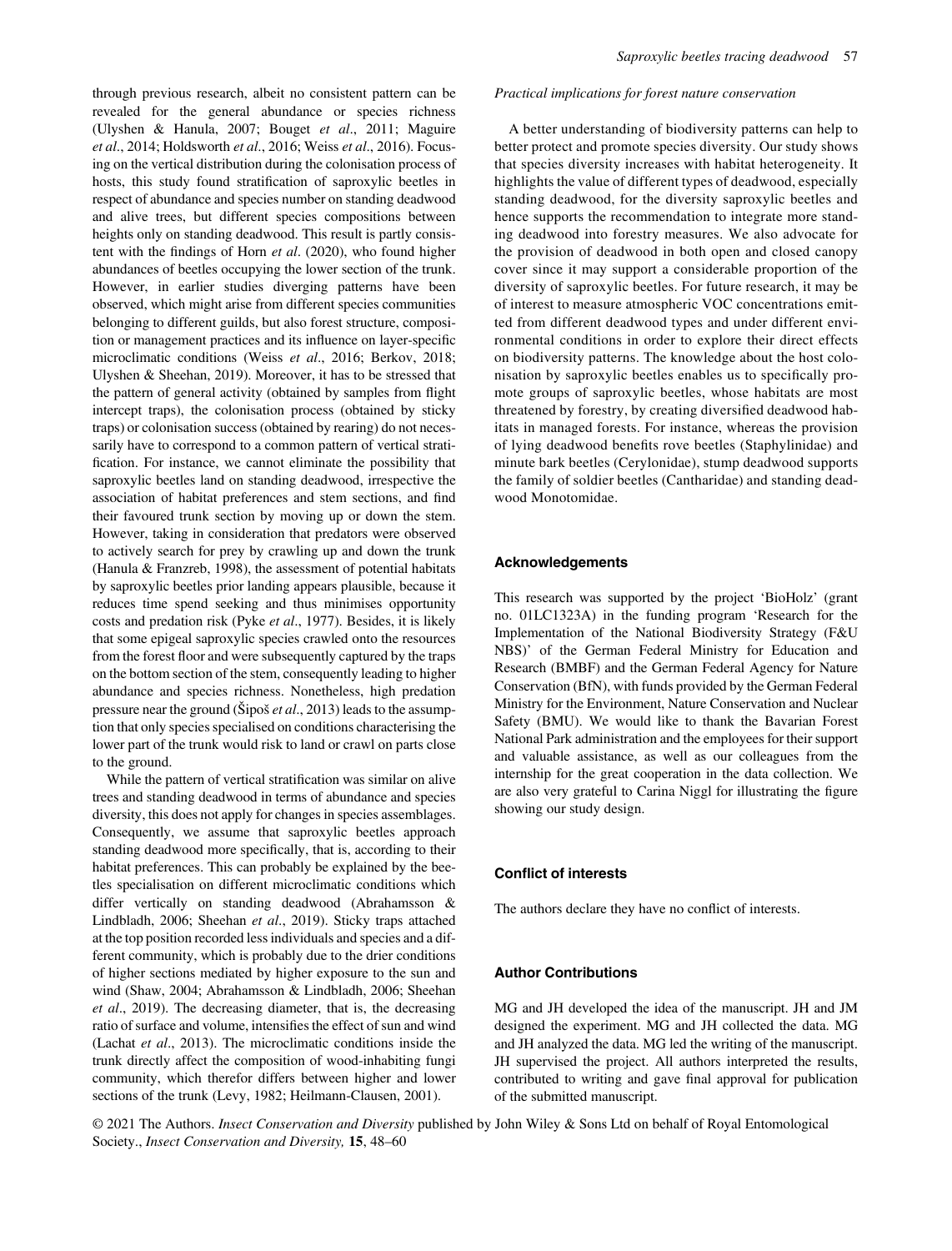## Data Availability Statement

The data that support the findings of this study are available from the corresponding author upon reasonable request.

### Supporting information

Additional supporting information may be found online in the Supporting Information section at the end of the article.

Appendix S1: Supporting Information

### References

- Abrahamsson, M. & Lindbladh, M. (2006) A comparison of saproxylic beetle occurrence between man-made high- and low-stumps of spruce (Picea abies). Forest Ecology and Management, 226, 230–237. <https://doi.org/10.1016/j.foreco.2006.01.046>.
- Alinvi, O., Ball, J.P., Danell, K., Hjälten, J., & Pettersson, J.B. (2007) Sampling saproxylic beetle assemblages in dead wood logs: comparing window and eclector traps to traditional bark sieving and a refinement. Journal of Insect Conservation, 11, 99–112. [https://doi.org/10.](https://doi.org/10.1007/s10841-006-9012-2) [1007/s10841-006-9012-2](https://doi.org/10.1007/s10841-006-9012-2).
- Allison, J.D., Borden, J.H. & Seybold, S.J. (2004) A review of the chemical ecology of the Cerambycidae (Coleoptera). Chemoecology, 14, 123–150. [https://doi.org/10.1007/s00049-004-0277-1.](https://doi.org/10.1007/s00049-004-0277-1)
- Anderson, M.J. (2001) A new method for non-parametric multivariate analysis of variance. Austral Ecology, 26, 32–46. [https://doi.org/10.](https://doi.org/10.1046/j.1442-9993.2001.01070.x) [1046/j.1442-9993.2001.01070.x](https://doi.org/10.1046/j.1442-9993.2001.01070.x).
- Anderson, R.F. (1977) Dispersal and attack behavior of the southern pine engraver, Ips grandicollis Eichh., Coleoptera, Scolytidae. Insect Ecology (ed. by H.M. Kuhlman & H.C. Chiang), pp. 17–23. Minnesota Agricultural Experiment Station, Technical Bulletin 310, Minneapolis.
- Baayen, H. (2012) Mixed-effects models. The Oxford Handbook of Laboratory Phonology (ed. by A.C. Cohn, C. Fougeron and M.K. Huffman), pp. 668–677. Oxford University Press, Oxford.
- Bates, D., Mächler, M., Bolker, B. & Walker, S. (2015) Fitting linear mixed-effects models using lme4. Journal of Statistical Software, 67, 1–48. [https://doi.org/10.18637/jss.v067.i01.](https://doi.org/10.18637/jss.v067.i01)
- Benjamini, Y. & Hochberg, Y. (1995) Controlling the false discovery rate: a practical and powerful approach to multiple testing. Journal of the Royal Statistical Society: Series B, 57, 289–300. [https://doi.](https://doi.org/10.1111/j.2517-6161.1995.tb02031.x) [org/10.1111/j.2517-6161.1995.tb02031.x.](https://doi.org/10.1111/j.2517-6161.1995.tb02031.x)
- Berkov, A. (2018) Seasonality and stratification: neotropical saproxylic beetles respond to a heat and moisture continuum with conservatism and plasticity. Saproxylic Insects. (ed. by M.D. Ulyshen), pp. 547– 578. Springer, Cham, Switzerland.
- Berryman, A.A. & Ashraf, M. (1970) Effects of Abies grandis resin on the attack behavior and brood survival of Scolytus ventralis (Coleoptera: Scolytidae). Canadian Entomologist, 102, 1229–1236.
- Bouget, C., Brin, A. & Brustel, H. (2011) Exploring the "last biotic frontier": are temperate forest canopies special for saproxylic beetles? Forest Ecology and Management, 261, 211–220. [https://doi.org/10.1016/](https://doi.org/10.1016/j.foreco.2010.10.007) [j.foreco.2010.10.007.](https://doi.org/10.1016/j.foreco.2010.10.007)
- Bouget, C., Nusillard, B., Pineau, X. & Ricou, C. (2012) Effect of deadwood position on saproxylic beetles in temperate forests and conservation interest of oak snags. Insect Conservation and Diversity, 5, 264–278. [https://doi.org/10.1111/j.1752-4598.2011.00160.x.](https://doi.org/10.1111/j.1752-4598.2011.00160.x)
- Brattli, J.G., Andersen, J. & Nilssen, A.C. (1998) Primary attraction and host tree selection in deciduous and conifer living Coleoptera: Scolytidae, Curculionidae, Cerambycidae and Lymexylidae. Journal of Applied Entomology, 122, 345–352. [https://doi.org/10.1111/j.1439-](https://doi.org/10.1111/j.1439-0418.1998.tb01511.x) [0418.1998.tb01511.x](https://doi.org/10.1111/j.1439-0418.1998.tb01511.x).
- Campbell, S.A. & Borden, J.H. (2006) Close-range, in-flight integration of olfactory and visual information by a host-seeking bark beetle. Entomologia Experimentalis et Applicata, 120, 91–98. [https://doi.](https://doi.org/10.1111/j.1570-7458.2006.00425.x) [org/10.1111/j.1570-7458.2006.00425.x](https://doi.org/10.1111/j.1570-7458.2006.00425.x).
- Campbell, S.A. & Borden, J.H. (2009) Additive and synergistic integration of multimodal cues of both hosts and non-hosts during host selection by woodboring insects. Oikos, 118, 553–563. [https://doi.org/10.](https://doi.org/10.1111/j.1600-0706.2009.16761.x) [1111/j.1600-0706.2009.16761.x.](https://doi.org/10.1111/j.1600-0706.2009.16761.x)
- Chao, A., Chiu, C.-H. & Jost, L. (2014) Unifying species diversity, phylogenetic diversity, functional diversity, and related similarity and differentiation measures through hill numbers. Annual Review of Ecology, Evolution, and Systematics, 45, 297–324. [https://doi.org/](https://doi.org/10.1146/annurev-ecolsys-120213-091540) [10.1146/annurev-ecolsys-120213-091540](https://doi.org/10.1146/annurev-ecolsys-120213-091540).
- Chao, A. & Jost, L. (2012) Coverage-based rarefaction and extrapolation: standardizing samples by completeness rather than size. Ecology, 93, 2533–2547.<https://doi.org/10.1890/11-1952.1>.
- Collins, C.S., Conner, R.N. & Saenz, D. (2002) Influence of hardwood midstory and pine species on pine bole arthropods. Forest Ecology and Management, 164, 211–220. [https://doi.org/10.1016/S0378-](https://doi.org/10.1016/S0378-1127(01)00595-3) [1127\(01\)00595-3.](https://doi.org/10.1016/S0378-1127(01)00595-3)
- De Frenne P., Zellweger F., Rodríguez-Sanchez F., Scheffers B., Hylander K., Luoto M., Vellend M., Verheyen K., & Lenoir J. (2019) Global buffering of temperatures under forest canopies. Nature Ecology & Evolution, 3, 744–749. [https://doi.org/10.1038/s41559-](https://doi.org/10.1038/s41559-019-0842-1) [019-0842-1](https://doi.org/10.1038/s41559-019-0842-1)
- Dufour-Pelletier S., Tremblay J. A., Hébert C., Lachat T., & Ibarzabal J. (2020) Testing the Effect of Snag and Cavity Supply on Deadwood-Associated Species in a Managed Boreal Forest. Forests, 11, 424. <https://doi.org/10.3390/f11040424>
- Dufrêne, M. & Legendre, P. (1997) Species assemblages and indicator species: the need for a flexible asymmetrical approach. Ecological Monographs, 67, 345–366.<https://doi.org/10.2307/2963459>.
- Eichholz, M.W., Zarri, E.C. & Sierzega, K.P. (2019) Quantifying corticolous arthropods using sticky traps. Journal of Visualized Experiments, 2020, 1–6.<https://doi.org/10.3791/60320>.
- Forrester, J.A., Mladenoff, D.J., Gower, S.T. & Stoffel, J.L. (2012) Interactions of temperature and moisture with respiration from coarse woody debris in experimental forest canopy gaps. Forest Ecology and Management, 265, 124–132. [https://doi.org/10.1016/j.foreco.](https://doi.org/10.1016/j.foreco.2011.10.038) [2011.10.038](https://doi.org/10.1016/j.foreco.2011.10.038).
- Gibb H., Pettersson R.B., Hjältén J., Hilszczanski J., Ball J.P., Johansson T., Atlegrim O., & Danell K. (2006) Conservation-oriented forestry and early successional saproxylic beetles: Responses of functional groups to manipulated dead wood substrates. Biological Conservation, 129, 437–450. [https://doi.org/10.1016/j.biocon.2005.](https://doi.org/10.1016/j.biocon.2005.11.010) [11.010](https://doi.org/10.1016/j.biocon.2005.11.010)
- Grove, S.J. (2002) Saproxylic insect ecology and the sustainable management of forests. Annual Review of Ecology and Systematics, 33, 1–23.<https://doi.org/10.1146/annurev.ecolsys.33.010802.150507>.
- Hanula, J.L. & Franzreb, K. (1998) Source, distribution and abundance of macroarthropods on the bark of longleaf pine: potential prey of the red-cockaded woodpecker. Forest Ecology and Management, 102, 89–102. [https://doi.org/10.1016/S0378-1127\(97\)](https://doi.org/10.1016/S0378-1127(97)00119-9) [00119-9.](https://doi.org/10.1016/S0378-1127(97)00119-9)
- Hedgren, P.O. (2007) Early arriving saproxylic beetles (Coleoptera) and parasitoids (Hymenoptera) in low and high stumps of Norway spruce. Forest Ecology and Management, 241, 155–161. [https://doi.org/10.](https://doi.org/10.1016/j.foreco.2007.01.020) [1016/j.foreco.2007.01.020](https://doi.org/10.1016/j.foreco.2007.01.020).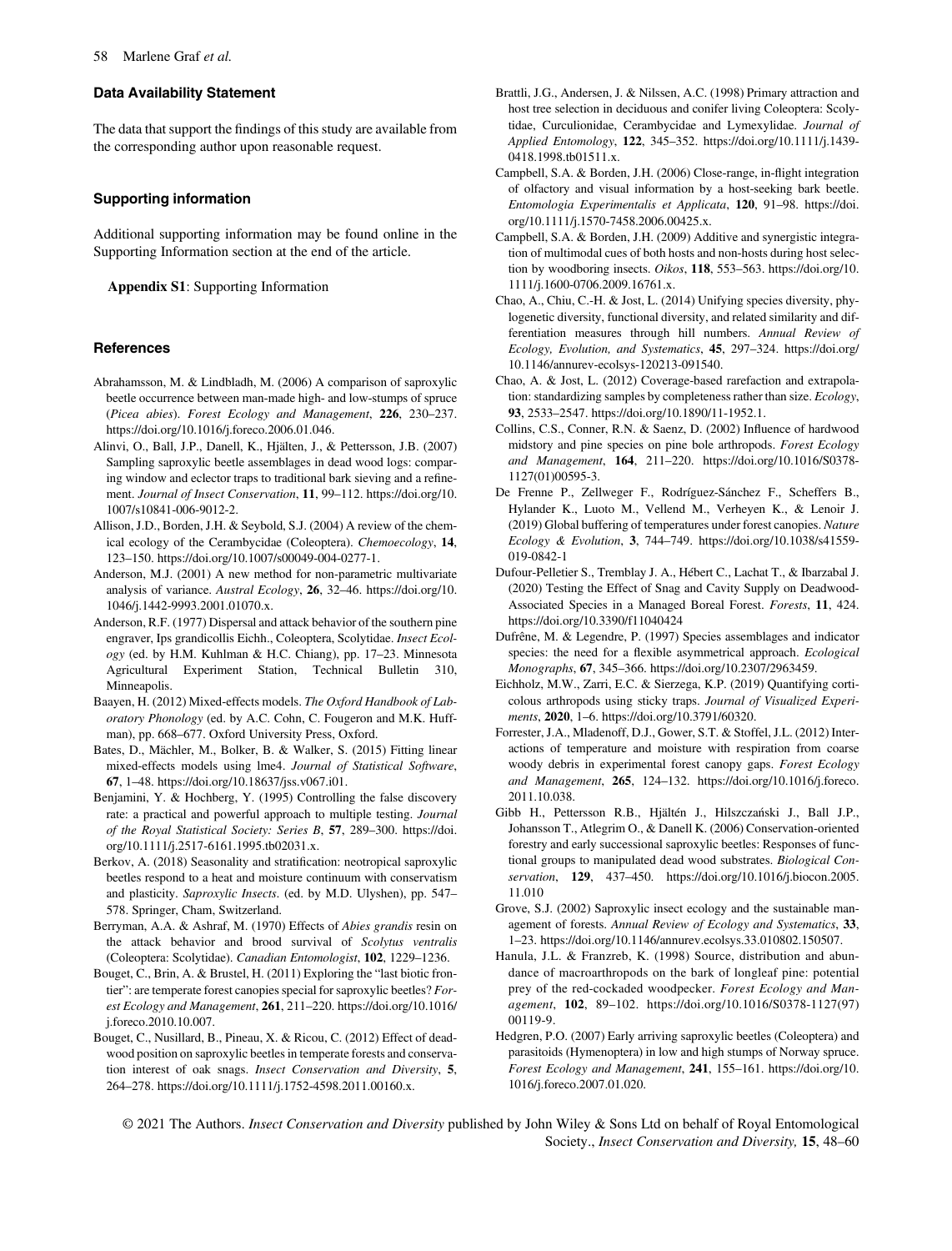Heilmann-Clausen, J. (2001) A gradient analysis of communities of macrofungi and slime moulds on decaying beech logs. *Mycological Research*, 105, 575–596.<https://doi.org/10.1017/S0953756201003665>.

Hjältén, J., Stenbacka, F. & Andersson, J. (2010) Saproxylic beetle assemblages on low stumps, high stumps and logs: implications for environmental effects of stump harvesting. Forest Ecology and Management, 260, 1149–1155. [https://doi.org/10.1016/j.foreco.2010.](https://doi.org/10.1016/j.foreco.2010.07.003) [07.003.](https://doi.org/10.1016/j.foreco.2010.07.003)

Holdsworth, S., Hammond, P.M. & Eggleton, P. (2016) Assessing high compositional differences of beetle assemblages across vertical woodland strata in the New Forest, Hampshire, England. Journal of Natural History, 50, 2477–2485. [https://doi.org/10.1080/00222933.2016.](https://doi.org/10.1080/00222933.2016.1195022) [1195022.](https://doi.org/10.1080/00222933.2016.1195022)

- Holighaus, G. (2012) Odour signals relevant to beetles in deadwood habitats - odorants, olfaction and behaviour. PhD thesis, Fakultät für Forstwissenschaften und Waldökologie, Georg-August-Universität, Göttingen.
- Holighaus, G. & Schütz, S. (2006) Odours of wood decay as semiochemicals for Trypodendron domesticum L. (Col., Scolytidae). Mitteilungen der Deutschen Gesellschaft für allgemeine und angewandte Entomologie, 15, 161–166.
- Holighaus, G., Thakeow, P. & Schütz, S. (2007) Volatile organic compounds for wood assessment. Wood Production, Wood Technology, and Biotechnological Impacts. (ed. by U. Kües), pp. 197–228. Universitätsverlag Göttingen, Göttingen, Germany.
- Horn, S., Hanula, J.L. & Ulyshen, M.D. (2020) Arthropod abundance and biomass in response to Pinus taeda L. Trunk Height. Journal of Entomological Science, 55, 171–187. [https://doi.org/10.18474/0749-](https://doi.org/10.18474/0749-8004-55.2.171) [8004-55.2.171](https://doi.org/10.18474/0749-8004-55.2.171).
- Hothorn, T., Bretz, F. & Westfall, P. (2008) Simultaneous inference in general parametric models. Biometrical Journal, 50, 346–363. [https://doi.org/10.1002/bimj.200810425.](https://doi.org/10.1002/bimj.200810425)
- Hsieh, T.C., Ma, K.H., & Chao, A. (2019) iNEXT: interpolation and extrapolation for species diversity. R-project.
- Hynum, B.G. & Berryman, A.A. (1980) Dendroctonus ponderosae (Coleoptera: Scolytidae): pre-aggregation landing and gallery initiation on lodgepole pine. Canadian Entomologist, 112, 185–191.
- Jakuš, R. (1998) Patch level variation of bark beetle attack (Col., Scolytidae) on snapped and uprooted trees in Norway spruce primeval natural forest in endemic condition: proportions of colonized surface and variability of ecological conditions. Journal of Applied Entomology, 122, 543–546.<https://doi.org/10.1111/j.1439-0418.1998.tb01541.x>.
- Joelsson, K., Hjältén, J. & Work, T. (2018) Uneven-aged silviculture can enhance within stand heterogeneity and beetle diversity. Journal of Environmental Management, 205, 1–8. [https://doi.org/10.1016/j.](https://doi.org/10.1016/j.jenvman.2017.09.054) [jenvman.2017.09.054.](https://doi.org/10.1016/j.jenvman.2017.09.054)

Johansson T., Gibb H., Hilszczanski J., Pettersson R.B., Hjältén J., Atlegrim O., Ball J.P., & Danell K. (2006) Conservation-oriented manipulations of coarse woody debris affect its value as habitat for spruce-infesting bark and ambrosia beetles (Coleoptera: Scolytinae) in northern Sweden. Canadian Journal of Forest Research, 36, 174–185.<https://doi.org/10.1139/x05-235>

Jonsell, M. & Weslien, J. (2003) Felled or standing retained wood—it makes a difference for saproxylic beetles. Forest Ecology and Management, 175, 425–435. [https://doi.org/10.1016/S0378-1127\(02\)](https://doi.org/10.1016/S0378-1127(02)00143-3) [00143-3](https://doi.org/10.1016/S0378-1127(02)00143-3).

Jonsson, B.G. & Stokland, J.N. (2012) The surrounding environment. Biodiversity in Dead Wood. (ed. by J.N. Stokland, J. Siitonen and B. G. Jonsson), pp. 194–217. Cambridge University Press, Cambridge, UK.

Kermavnar J., Ferlan M., Marinšek A., Eler K., Kobler A., & Kutnar L. (2020) Effects of various cutting treatments and topographic factors on microclimatic conditions in Dinaric fir-beech forests. Agricultural and Forest Meteorology, 295, 108186. [https://doi.org/10.1016/j.agrfor](https://doi.org/10.1016/j.agrformet.2020.108186) [met.2020.108186](https://doi.org/10.1016/j.agrformet.2020.108186)

- Koban M.B., Gossner M.M., Müller J., Steidle J.L.M., Bässler C., Hothorn T., Unsicker S.B., & Seibold S. (2016) Short-distance attraction of saproxylic Heteroptera to olfactory cues. Insect Conservation and Diversity, 9, 254–257.<https://doi.org/10.1111/icad.12161>
- Lachat, T., Bouget, C., Bütler, R. & Müller, J. (2013) Deadwood: quantitative and qualitative requirements for the conservation of saproxylic biodiversity. Integrative Approaches as an Opportunity for the Conservation of forest Biodiversity. (ed. by D. Kraus and F. Krumm), pp. 92–102. European Forest Institute, Freiburg.
- Leather, S.R., Baumgart, E.A., Evans, H.F. & Quicke, D.L.J. (2014) Seeing the trees for the wood - beech (Fagus sylvatica) decay fungal volatiles influence the structure of saproxylic beetle communities. Insect Conservation and Diversity, 7, 314–326. [https://doi.org/10.1111/](https://doi.org/10.1111/icad.12055) [icad.12055](https://doi.org/10.1111/icad.12055).
- Levy, J.F. (1982) The place of basidiomycetes in the decay of wood in contact with the ground. Decomposer Basidiomycetes: Their Biology and Ecology. (ed. by J. Frankland, J. Hedger and M. Swift), pp. 161–178. Cambridge University Press, Cambridge, UK.
- Lindhe, A., Åsenblad, N. & Toresson, H.G. (2004) Cut logs and high stumps of spruce, birch, aspen and oak - nine years of saproxylic fungi succession. Biological Conservation, 119, 443–454. [https://doi.org/](https://doi.org/10.1016/j.biocon.2004.01.005) [10.1016/j.biocon.2004.01.005](https://doi.org/10.1016/j.biocon.2004.01.005).
- Lindhe, A., Lindelöw, Å. & Åsenblad, N. (2005) Saproxylic beetles in standing dead wood density in relation to substrate sun-exposure and diameter. Biodiversity and Conservation, 14, 3033–3053. [https://doi.](https://doi.org/10.1007/s10531-004-0314-y) [org/10.1007/s10531-004-0314-y.](https://doi.org/10.1007/s10531-004-0314-y)
- Maguire D.Y., Robert K., Brochu K., Larrivée M., Buddle C.M., & Wheeler T.A. (2014) Vertical Stratification of Beetles (Coleoptera) and Flies (Diptera) in Temperate Forest Canopies. Environmental Entomology, 43, 9–17.<https://doi.org/10.1603/en13056>
- Mayfield, A.E. & Brownie, C. (2013) The redbay ambrosia beetle (Coleoptera: Curculionidae: Scolytinae) uses stem silhouette diameter as a visual host-finding cue. Environmental Entomology, 42, 743–750. [https://doi.org/10.1603/EN12341.](https://doi.org/10.1603/EN12341)
- Moeck, H.A., Wood, D.L. & Lindahl, K.Q. (1981) Host selection behavior of bark beetles (Coleoptera: Scolytidae) attacking Pinus ponderosa, with special emphasis on the western pine beetle, Dendroctonus brevicomis. Journal of Chemical Ecology, 7, 49–83. [https://doi.org/](https://doi.org/10.1007/BF00988635) [10.1007/BF00988635](https://doi.org/10.1007/BF00988635).
- Müller J., Brunet J., Brin A., Bouget C., Brustel H., Bussler H., Förster B., Isacsson G., Köhler F., Lachat T., & Gossner M.M. (2013) Implications from large-scale spatial diversity patterns of saproxylic beetles for the conservation of European Beech forests. Insect Conservation and Diversity, 6, 162–169. [https://doi.org/10.](https://doi.org/10.1111/j.1752-4598.2012.00200.x) [1111/j.1752-4598.2012.00200.x](https://doi.org/10.1111/j.1752-4598.2012.00200.x)
- Müller, J. & Goßner, M.M. (2010) Three-dimensional partitioning of diversity informs state-wide strategies for the conservation of saproxylic beetles. Biological Conservation, 143, 625–633. [https://](https://doi.org/10.1016/j.biocon.2009.11.027) [doi.org/10.1016/j.biocon.2009.11.027.](https://doi.org/10.1016/j.biocon.2009.11.027)
- Müller, J., Noss, R.F., Bussler, H. & Brandl, R. (2010) Learning from a "benign neglect strategy" in a national park: Response of saproxylic beetles to dead wood accumulation. Biological Conservation, 143, 2559–2569. [https://doi.org/10.1016/j.biocon.2010.06.024.](https://doi.org/10.1016/j.biocon.2010.06.024)
- Müller J., Ulyshen M., Seibold S., Cadotte M., Chao A., Bässler C., Vogel S., Hagge J., Weiß I., Baldrian P., Tláskal V., & Thorn S. (2020) Primary determinants of communities in deadwood vary among taxa but are regionally consistent. Oikos, 129, 1579–1588. <https://doi.org/10.1111/oik.07335>
- Muscolo, A., Bagnato, S., Sidari, M. & Mercurio, R. (2014) A review of the roles of forest canopy gaps. Journal of Forest Research, 25, 725– 736. [https://doi.org/10.1007/s11676-014-0521-7.](https://doi.org/10.1007/s11676-014-0521-7)